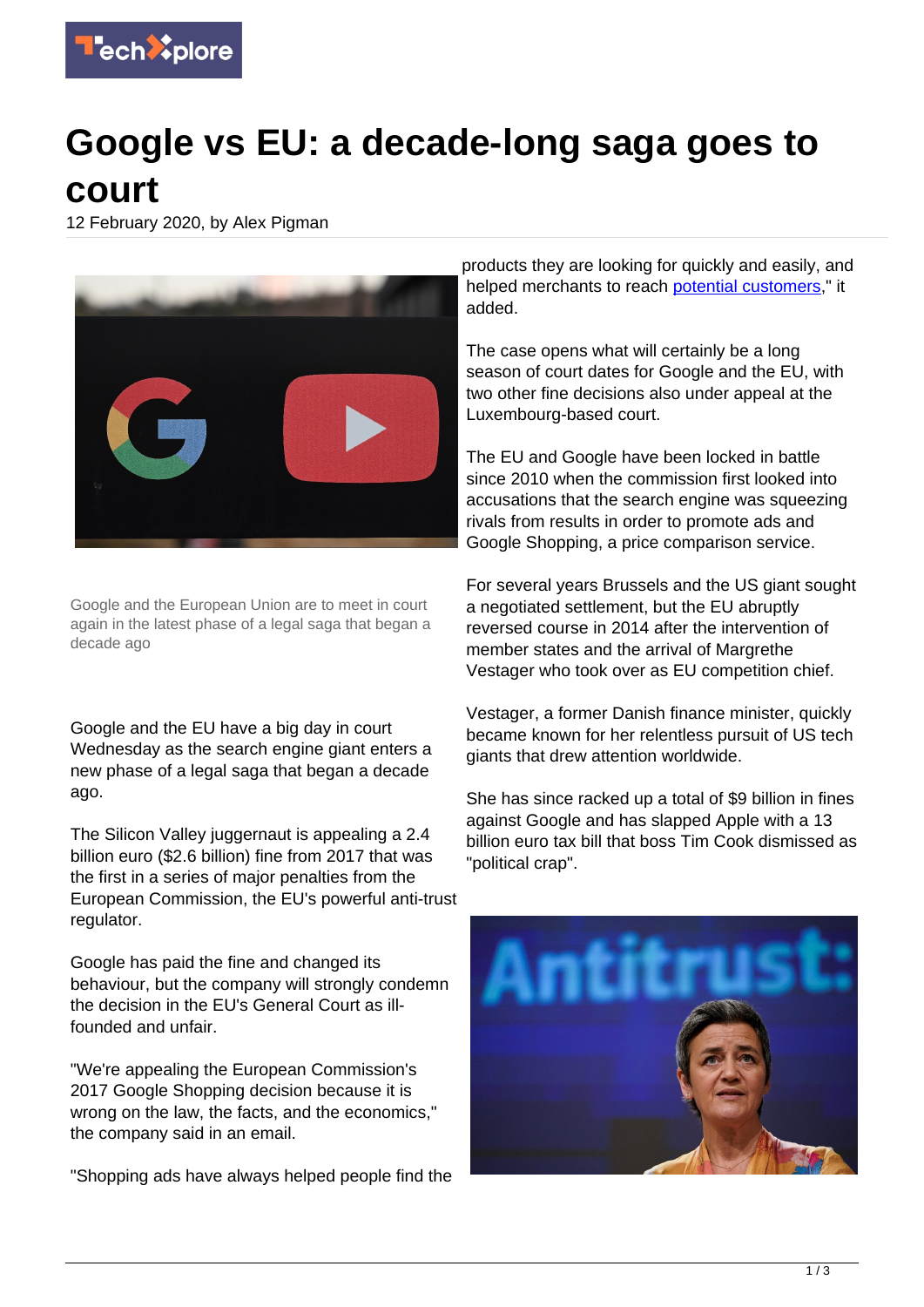

EU competition chief, Margrethe Vestager, quickly became known for her relentless pursuit of US tech giants that drew attention worldwide

The appeal hearing is to last three days with a decision not expected for a year. The case can then go to the EU's highest [court,](https://techxplore.com/tags/court/) the European Court of Justice.

The EU's case mirrors similar litigation against Microsoft, a legal labyrinth that ran throughout most of the 1990s and early 2000s and saw the company fined about 1.4 billion euros.

Google is expected to plead that the commission has wrongly applied arguments used successfully against Microsoft and that the company has the right to give advantage to its own services.

The company will also underline that the EU case erroneously failed to account for the spectacular rise of Amazon and eBay in its assessment of Google Shopping.

## **'A few crumbs'**

The EU commission will give testimony alongside complainants who accuse Google of having smothered their business.

"Our traffic decreased considerably, which created a vicious circle with merchants who no longer saw us as an alternative to Google Shopping," said Laurent Godfroid, a lawyer for Twenga, a rival to Google Shopping.

He said Google "left only a few crumbs" to its rivals.

Players in other sectors are following the case closely, and hoping that Vestager swoops in on other features such as maps, travel and job ads where Google has yet to face push back from regulators.

More than 30 travel firms—including TripAdvisor and Expedia—wrote to Vestager on Monday complaining

that Google was unfairly trying to enter the vacation rental ad business.

The EU has already said it was looking into Google's similar push into job ads.

© 2020 AFP